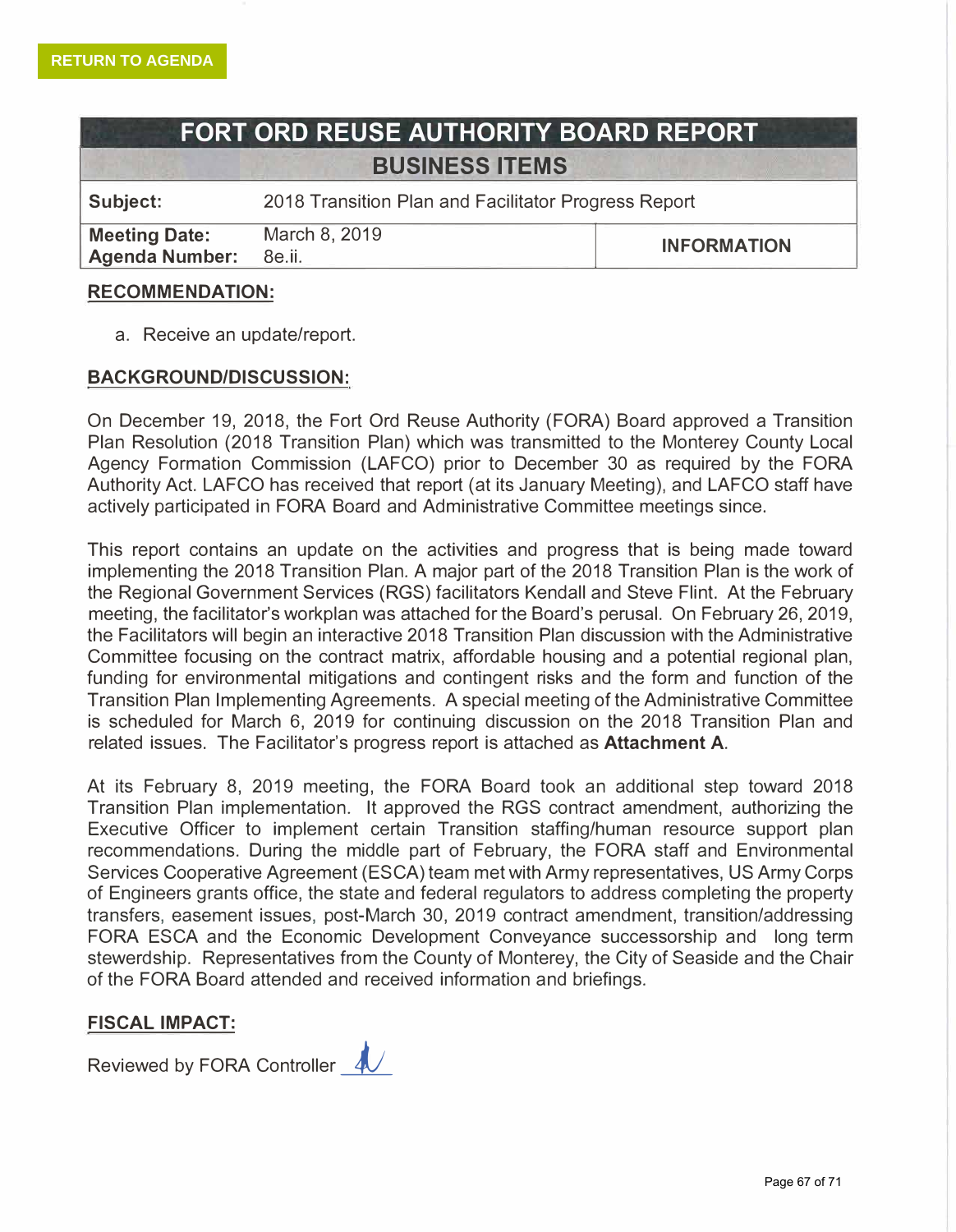## **COORDINATION:**

County of Monterey, LAFCO, TAMC, MCWD, Cities of Seaside, Monterey, Del Rey Oaks, Pacific Grove, Marina and Salinas.

## **ATTACHMENTS:**

Attachment A: March 2019 Facilitator Progress Report.

Prepared by Reviewed by Sheri Damon Steve Approved by Michael A. Houlemard, Jr.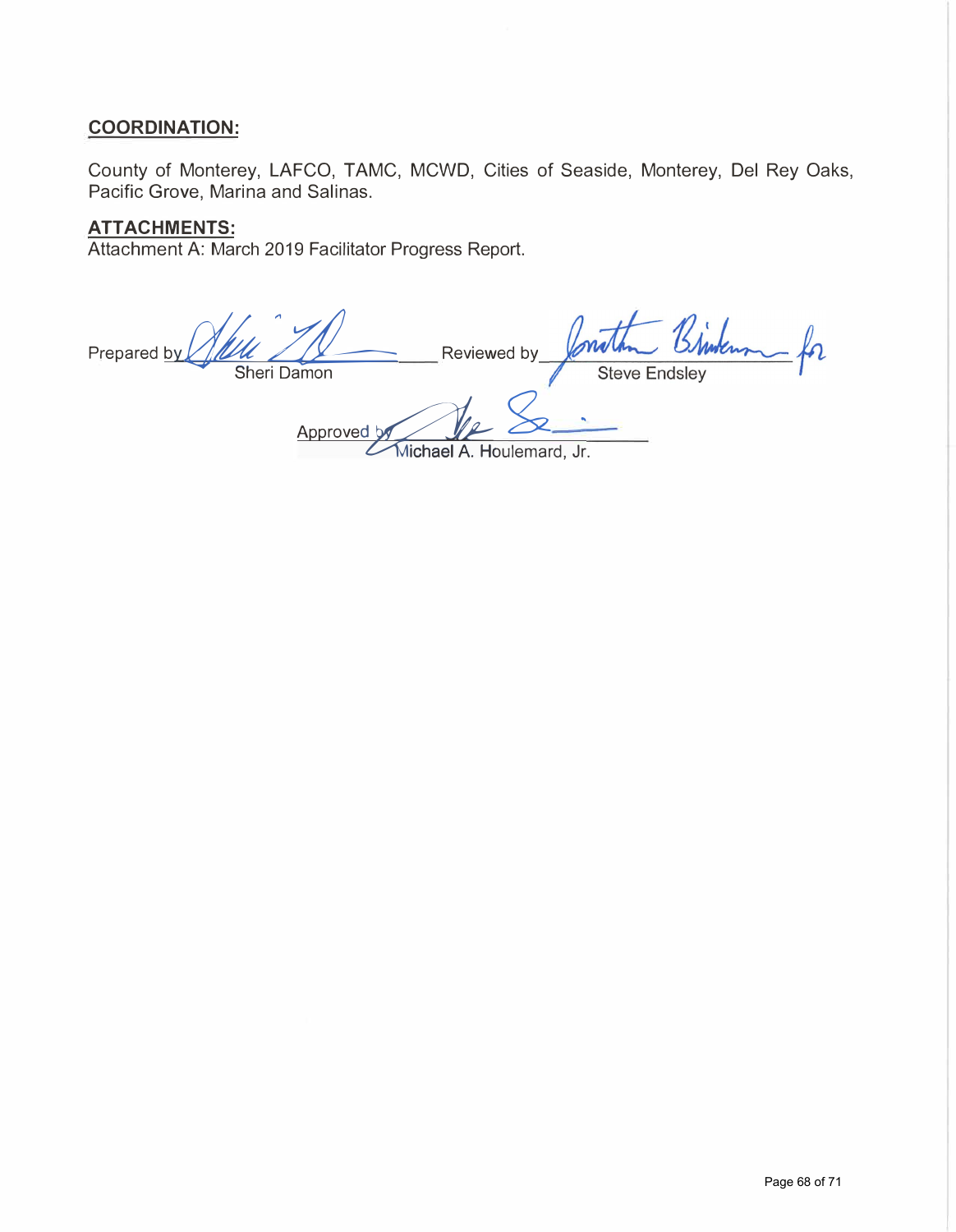# **MEMO**

|                | RUD GOVERNMENT<br><b>SERVICES</b><br><b>SERVING PUBLIC AGENCIES SINCE 2002</b> | IVI H                                                                                                                                     |
|----------------|--------------------------------------------------------------------------------|-------------------------------------------------------------------------------------------------------------------------------------------|
| DATE:          | March 1, 2019                                                                  |                                                                                                                                           |
| TO:            |                                                                                | Michael Houlemard, FORA Executive Officer                                                                                                 |
| cc recipients: |                                                                                | Steve Endsley, Assistant Executive Officer<br>Robert Norris, Principal Analyst<br>Sheri Damon, Risk Manager / Prevailing Wage Coordinator |
|                |                                                                                |                                                                                                                                           |

| <b>FROM:</b>    | Kendall Flint, Project Manager, Transition Facilitation Team and<br>Steve Flint, Assistant Project Manager, Transition Facilitation Team<br><b>REGIONAL GOVERNMENT SERVICES</b> |
|-----------------|---------------------------------------------------------------------------------------------------------------------------------------------------------------------------------|
| <b>SUBJECT:</b> | <b>FORA Transition Facilitation Team Update</b>                                                                                                                                 |

Our team continues progress toward successful facilitation of reaching transition plan implementing agreements for FORA transition by June 30, 2020. We have completed an initial round of meetings as described below and are now shifting our efforts to address possible solutions to concerns expressed by FORA member agencies. Our recent meeting with the FORA Administrative Committee resulted in unanimous support for our proposed path/discussion items listed below.

1. Meetings with FORA (Ongoing)

**DOO** REGIONAL

- a. Weekly Meetings with FORA Staff
- b. Attendance at Admin Committee
- c. Attendance at Board Meetings
- d. Others as Needed
- 2. Document Review
	- a. 2018 Transition Plan
	- b. Army/FORA MOA and Amendments
	- c. Agency Implementation Agreements
	- d. Key Issues/Elements
		- i. Water/Waste Water
		- ii. Environmental
		- iii. Habitat
		- iv. Financing Implementation
- 3. Meetings with Member Agencies to identify key issues
	- a. County of Monterey (January 30)
	- b. City of Marina (February 21)
	- c. City of Monterey (February 11)
	- d. City of Seaside (January 31)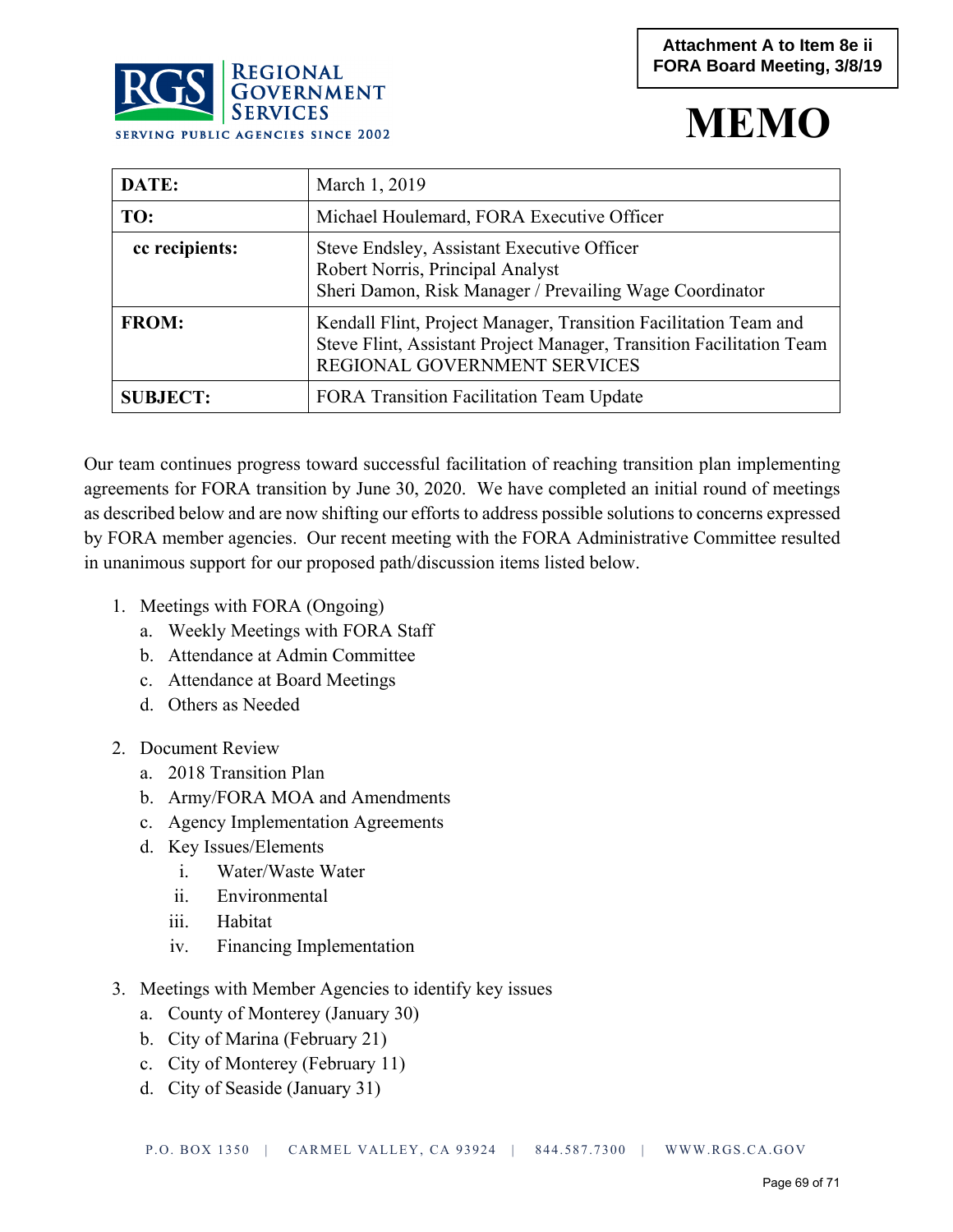FORA Transition Facilitation Team Update February 28, 2019 Page 2 of 3

- e. City of Salinas (January 31)
- f. City of Pacific Grove (January 30)
- g. City of Carmel by the Sea (February 11)
- 4. Meeting with LAFCO (January 31)
- 5. Meetings with Ex-Officio Agencies
	- a. TAMC (February 20)
	- b. Monterey Peninsula Unified School District (Pending)
	- c. University of California, Santa Cruz (Pending)
	- d. California State University Monterey Bay (Mid-March upon Dr. Ochoa's return from abroad)
	- e. Monterey Peninsula College (Pending)
	- f. Monterey Salinas Transit (March 5)
	- g. Marina Coast Water District (March 5)
- 6. Meetings with Environmental Groups
	- a. Landwatch (February 26)
	- b. KFOW (March)
- 7. Key Issues
	- a. Structure of Entity post-FORA with oversight of CFD funds specifically related to environmental compliance and post-FORA litigation. NO new programs, projects or transportation projects.
		- i. Option A: Successor Agency based on FORA legislation made up of City of Del Rey Oaks, City of Marina, City of Monterey, City of Salinas, City of Seaside, County of Monterey and Cal State University Monterey Bay.
		- ii. Option B: New Joint Powers Authority with same make up as Option A.
	- b. Structure and purpose of CFD.
		- i. Discussion of revenue amounts and purpose of future funds.
	- c. Building Removal
		- i. Discussion of options for bonding for immediate removal of buildings and/or cost for agencies.
	- d. Regional Housing/Affordable Housing
		- i. Discussion of potential for working with AMBAG to designate a subregion that may work collaboratively to develop housing element(s) acceptable to state HCD.
	- e. Habitat Conservation Plan
		- i. Meeting with DDA to discuss pros/cons of HCP versus HMP
		- ii. Discussion regarding cost of effort post FORA